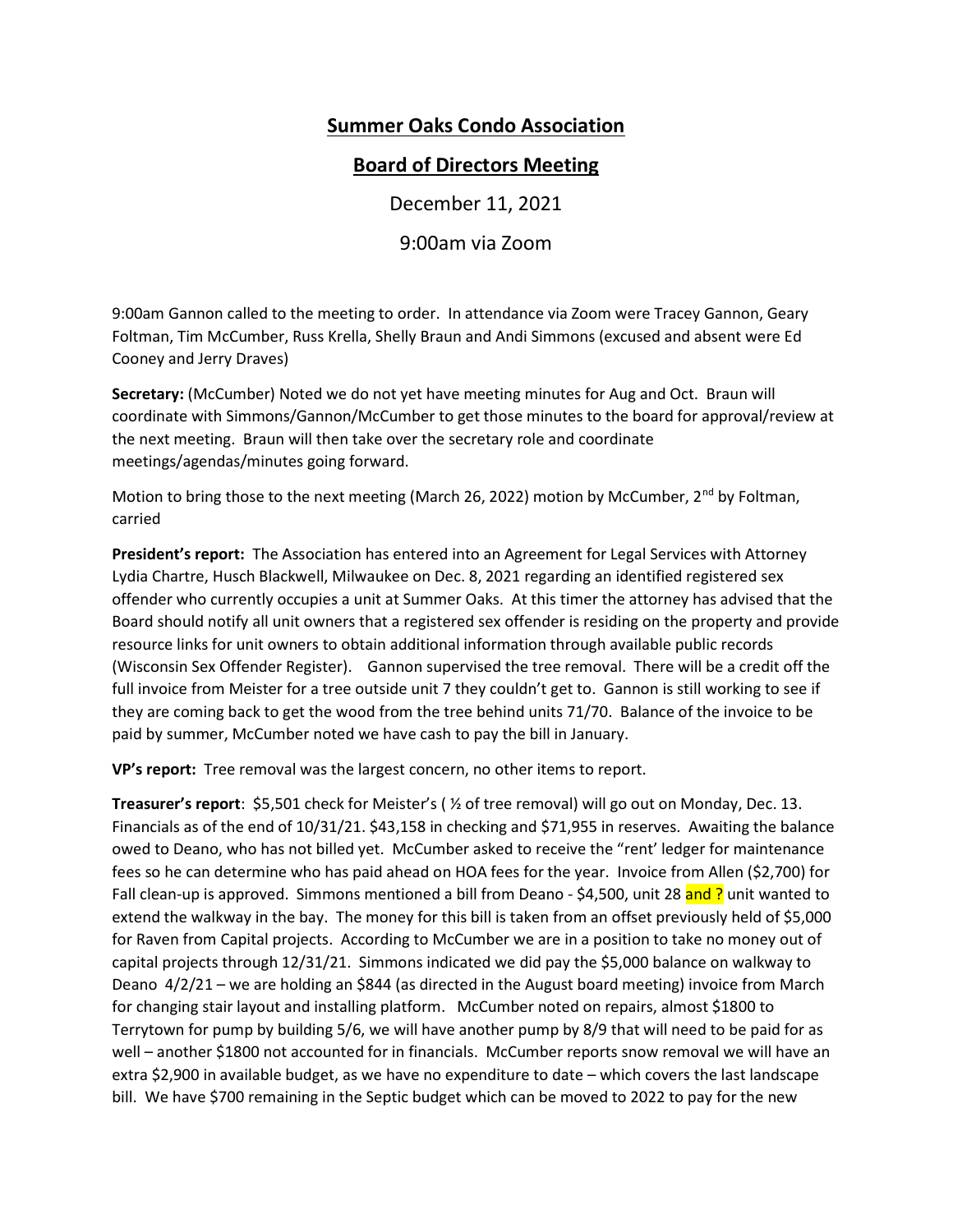pump for buildings 8/9 in January. Project to have \$24,000 remaining in checking at year end with the bills noted being paid (including the full bill to Meister for about \$11k). motion to approve financials by Braun, 2<sup>nd</sup> by Krella, no further discussion, all in favor, motion carried.

### Buildings & Grounds: Report by Krella:

- Removed 10 trees (Meister) and trimmed 6 trees, Gannon noted she asked Meister at her own expense to trim the tree by her unit. The climber came on Tuesday, 12/8 – that bill is about \$1,300 (which is within the original estimate). We may need to consider replanting trees where they were removed, discussion should follow at the March 26, 2022 meeting. Discussion on the tree behind 70/71 and whether the remains will be pulled up or left as is.
- Regarding Terrytown Plumbing, had a message that a pump at 8/9 was not working for septic, we will have another \$1800 bill for this one (see references in the Treasurer's report).
- Terrytown inspected the "sink hole" area in front of building one and found nothing wrong with septic system in that location, The reported that the waterflow from the parking lot by building 3 is directing all of that water to this septic field. Krella has asked the landscaper to take a look at what it takes to redirect that water down the hill before it gets to the septic field. McCumber did note that this type of work may need a filling & grading permit from the County. It could require engineering in the end, which would be more costly.
- Tennis courts, nothing has advanced yet in that, on hold pending the decision with the septic. Hold until January/March likely.
- Krella recommends parking lot resealing before work on tennis courts.
- Gannon added sidewalks related to the north side of building 3, she says we need to get it on for Spring – possibly \$4,500+ for that (old estimate). Concludes Krella' report.

Property Manager – no report, Gannon asked about a new software which is forward-facing for unit owners to log on and create a tenant portal. See balances, etc. McCumber mentioned possibly adding Nextdoor as well as an online option.

#### Unfinished Business:

- Boat lifts, Krella spoke to Kassner 12/10 Kassner is concerned about the lifts by the road and won't move them again until it's resolved as to who will pay. Deano requires another \$450 to move them again. McCumber indicated the Town of Merrimac has no issue with where they are located, Kassner was grandfathered into being allowed to have outdoor storage. The property owner nearby is demanding they be moved. Discussion is that this is not a condo association responsibility. McCumber will pursue getting a letter from the property owner, to say it's okay that the lifts stay until Spring. Discussion ongoing as to any potential storage options for the lifts on SOCA property.
- McCumber did update on the Gene Harbort property that the county has sued the property owner and won for shoreline issues, he is being required to do shoreline restoration under this lawsuit.